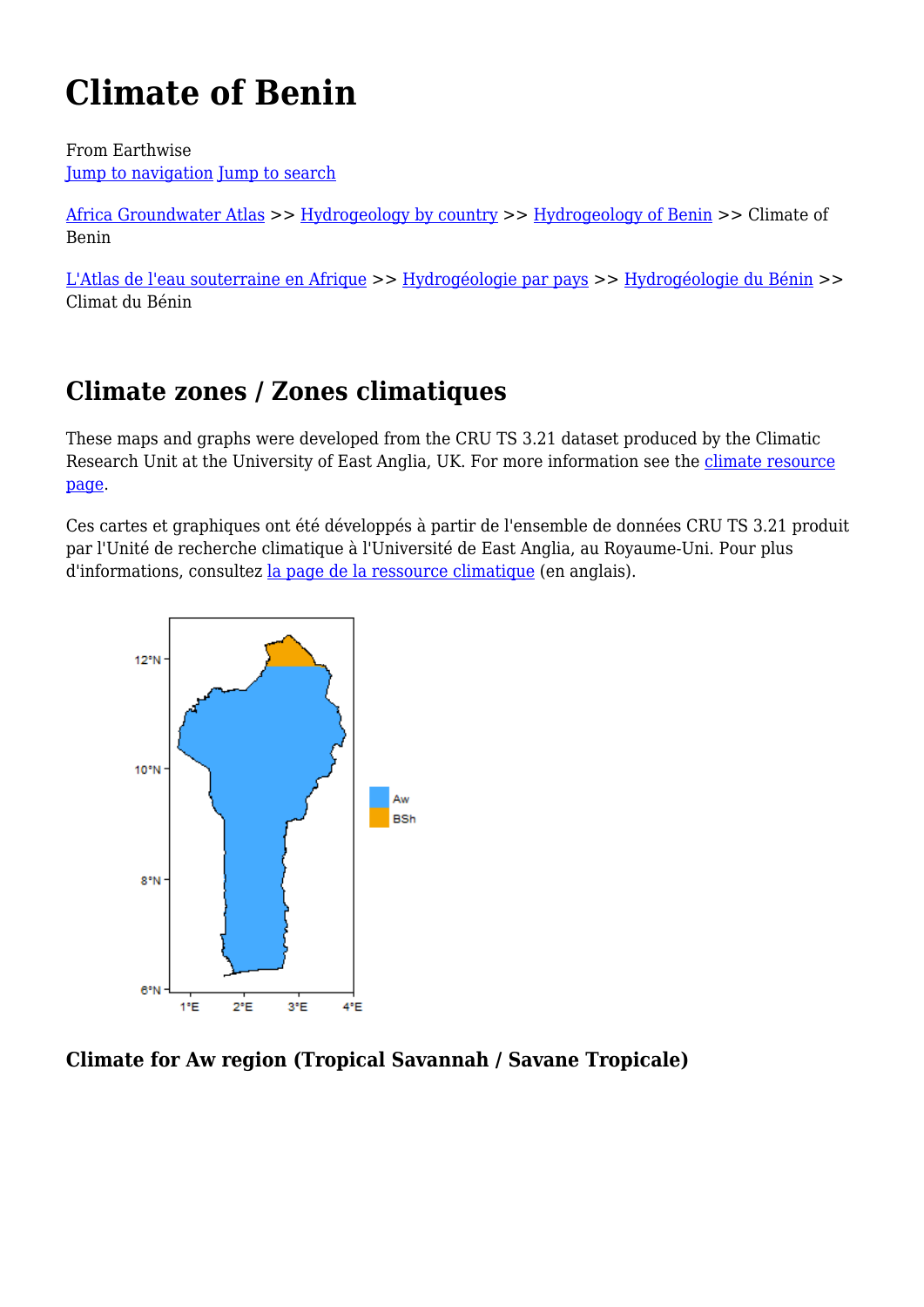

# **Climate for BSh region (Arid Steppe (Hot) / Steppe Aride (Chaud) )**



Retrieved from ['http://earthwise.bgs.ac.uk/index.php?title=Climate\\_of\\_Benin&oldid=54078](http://earthwise.bgs.ac.uk/index.php?title=Climate_of_Benin&oldid=54078)' [Categories:](http://earthwise.bgs.ac.uk/index.php/Special:Categories)

- [Africa Groundwater Atlas](http://earthwise.bgs.ac.uk/index.php/Category:Africa_Groundwater_Atlas)
- [Climate](http://earthwise.bgs.ac.uk/index.php/Category:Climate)

# **Navigation menu**

# **Personal tools**

- Not logged in
- [Talk](http://earthwise.bgs.ac.uk/index.php/Special:MyTalk)
- [Contributions](http://earthwise.bgs.ac.uk/index.php/Special:MyContributions)
- [Log in](http://earthwise.bgs.ac.uk/index.php?title=Special:UserLogin&returnto=Climate+of+Benin&returntoquery=action%3Dmpdf)
- [Request account](http://earthwise.bgs.ac.uk/index.php/Special:RequestAccount)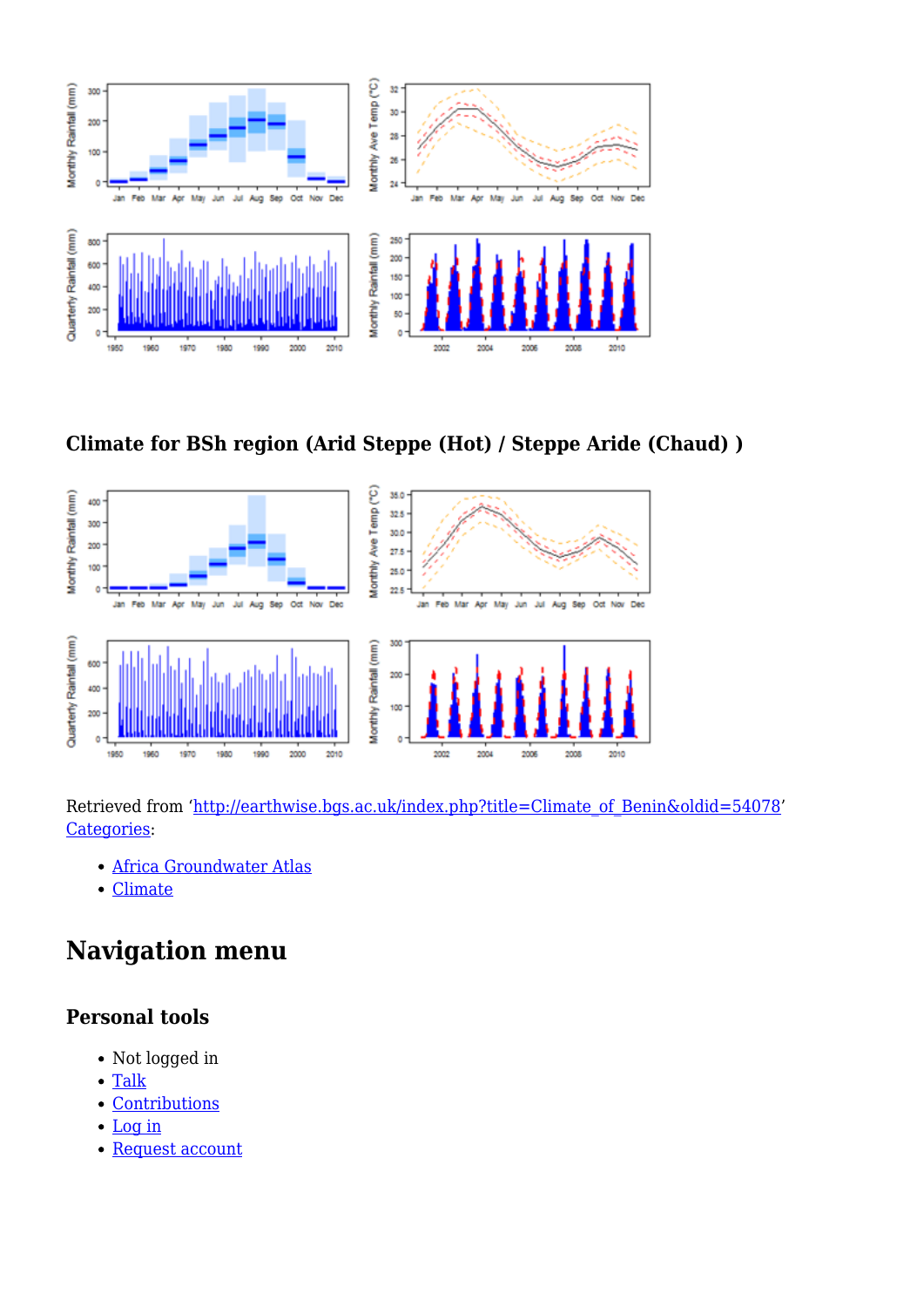#### **Namespaces**

- [Page](http://earthwise.bgs.ac.uk/index.php/Climate_of_Benin)
- [Discussion](http://earthwise.bgs.ac.uk/index.php?title=Talk:Climate_of_Benin&action=edit&redlink=1)

 $\Box$ 

# **Variants**

#### **Views**

- [Read](http://earthwise.bgs.ac.uk/index.php/Climate_of_Benin)
- [Edit](http://earthwise.bgs.ac.uk/index.php?title=Climate_of_Benin&action=edit)
- [View history](http://earthwise.bgs.ac.uk/index.php?title=Climate_of_Benin&action=history)
- [PDF Export](http://earthwise.bgs.ac.uk/index.php?title=Climate_of_Benin&action=mpdf)

 $\Box$ 

# **More**

# **Search**

Search Go

# **Navigation**

- [Main page](http://earthwise.bgs.ac.uk/index.php/Main_Page)
- [Recent changes](http://earthwise.bgs.ac.uk/index.php/Special:RecentChanges)
- [Random page](http://earthwise.bgs.ac.uk/index.php/Special:Random)
- [Help about MediaWiki](https://www.mediawiki.org/wiki/Special:MyLanguage/Help:Contents)

# **Tools**

- [What links here](http://earthwise.bgs.ac.uk/index.php/Special:WhatLinksHere/Climate_of_Benin)
- [Related changes](http://earthwise.bgs.ac.uk/index.php/Special:RecentChangesLinked/Climate_of_Benin)
- [Special pages](http://earthwise.bgs.ac.uk/index.php/Special:SpecialPages)
- [Permanent link](http://earthwise.bgs.ac.uk/index.php?title=Climate_of_Benin&oldid=54078)
- [Page information](http://earthwise.bgs.ac.uk/index.php?title=Climate_of_Benin&action=info)
- [Cite this page](http://earthwise.bgs.ac.uk/index.php?title=Special:CiteThisPage&page=Climate_of_Benin&id=54078)
- [Browse properties](http://earthwise.bgs.ac.uk/index.php/Special:Browse/:Climate-5Fof-5FBenin)
- This page was last modified on 16 September 2021, at 15:04.
- [Privacy policy](http://earthwise.bgs.ac.uk/index.php/Earthwise:Privacy_policy)
- [About Earthwise](http://earthwise.bgs.ac.uk/index.php/Earthwise:About)
- [Disclaimers](http://earthwise.bgs.ac.uk/index.php/Earthwise:General_disclaimer)